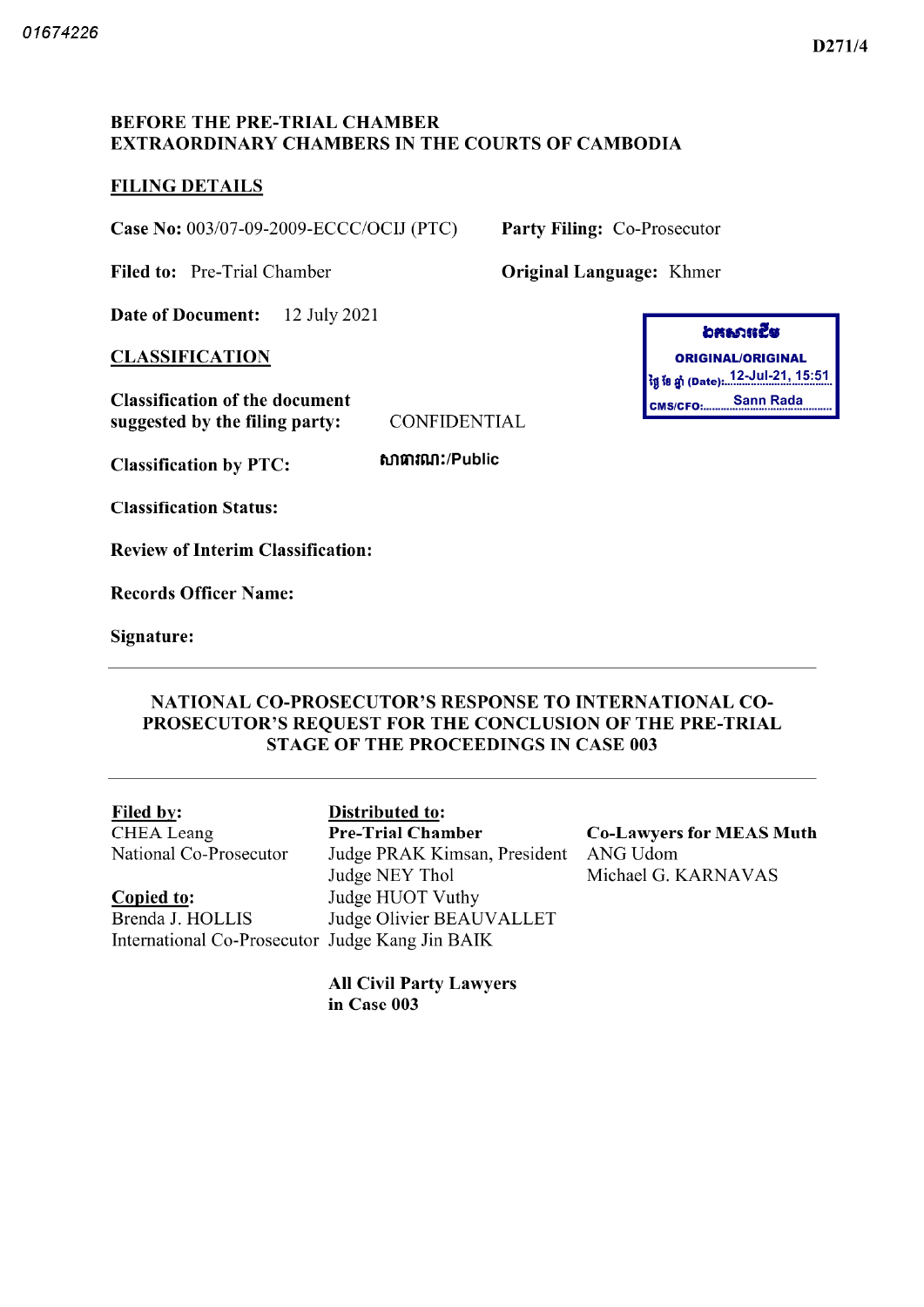#### I. INTRODUCTION

- 1. On 21 June 2021, the International Co-Prosecutor filed a request to the Pre-Trial Chamber asking them to conclude the pre-trial stage of the proceedings in Case  $003^{\degree}$ , requesting it to
	- a. conclude the pre trial stage of Case 003 by providing an agreed final determination confirming that Meas Muth is indicted and ordering him to be sent for trial; and
	- take all necessary administrative actions to immediately forward the Considerations the Case 003 Indictment and remaining Case File to the Trial Chamber
- 2. The National Co-Prosecutor hereby respectfully responds to the International Co-Prosecutor's request for the conclusion of the pre trial stage of the proceedings in Case 003

### II. PROCEDURAL HISTORY

- 3. On 7 April 2021, the Pre-Trial Chamber issued its Considerations on Appeals Against Closing Orders, $\frac{2}{3}$  in which it unanimously found that the issuance of two conflicting Closing Orders was illegal, violating the ECCC's legal framework and declared that the Pre-Trial Chamber had not attained the required majority of four affirmative votes to reach a decision based on common reasoning on the merits. The decision is not subject to appeal.
- 4. Since the Pre-Trial Chamber could not attain the required majority of four affirmative votes to reach a decision on the merits, the **National Judges** of the Pre-Trial Chamber decided that the case against the charged person Meas Muth should be held at the ECCC archives
- Since the Pre Trial Chamber could not attain the required majority of four affirmative votes to reach a decision on the merits, the International Judges of the Pre-Trial Chamber found that the Trial Chamber must be seised of Case 003 on the basis of the Indictment pursuant to Internal Rule  $77(13)$ .
- 6. On 19 April 2021, the International Co-Prosecutor requested the Co-Investigating Judges to forward the Case File 003 to the Trial Chamber.<sup>3</sup>

 $\mathbf{1}$ D271/1 International Co-Prosecutor's Request for Conclusion of the Pre-Trial Stage of the Case 003 Proceedings

 $\overline{c}$ D266/27 Pre-Trial Chamber's Considerations on Appeals Against Closing Orders.

D270 International Co-Prosecutor's Request to the Co-Investigating Judges to Forward Case File 003 to the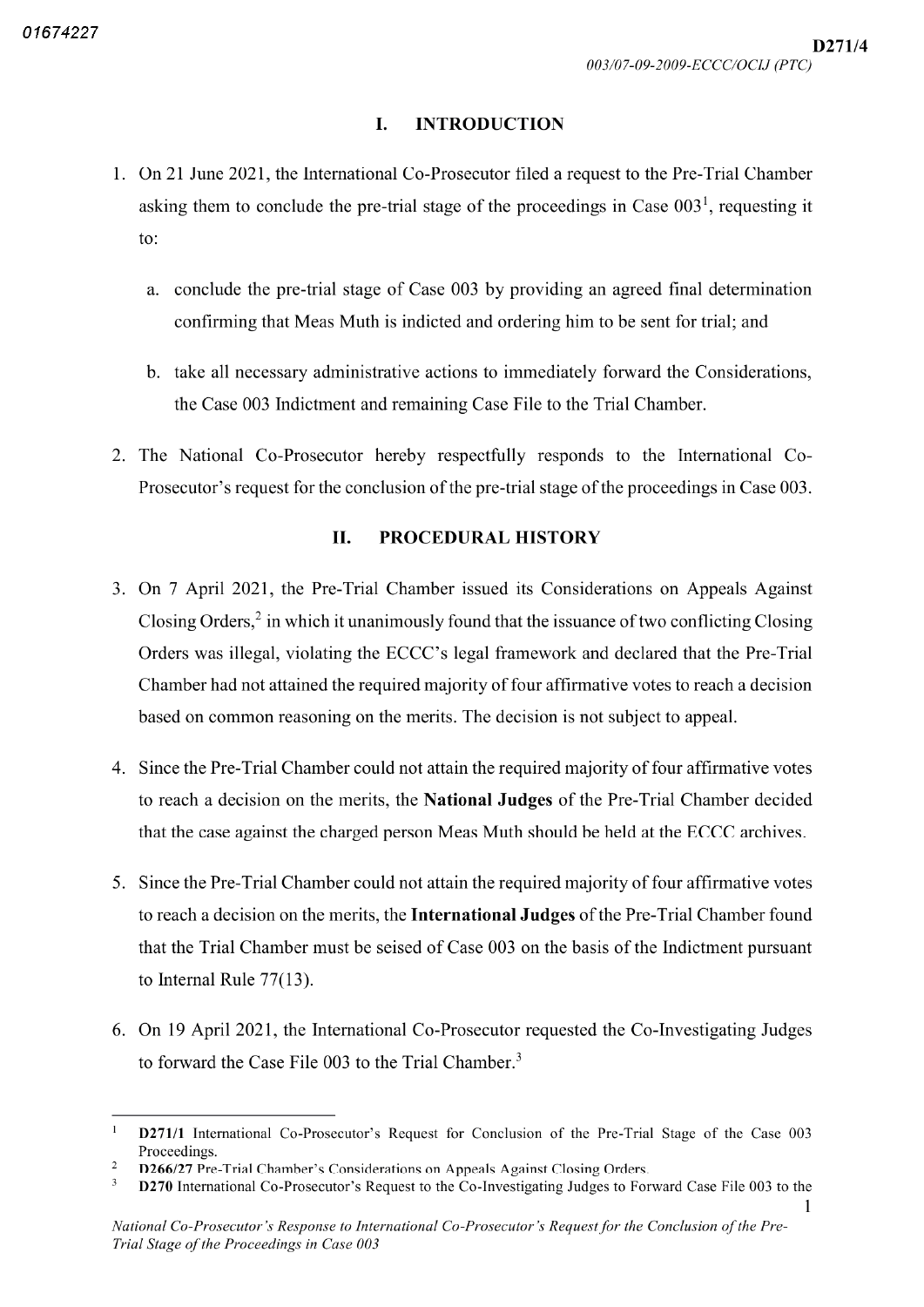- 7. On 20 May 2021, the Co-Investigating Judges issued their decision rejecting the International Co-Prosecutor's Request to Forward Case 003 to the Trial Chamber.<sup>4</sup>
- 8. On 19 May 2021, the International Co-Prosecutor has immediately notified the Co-Investigating Judges of her intention to file a reply on the issue of forwarding Case File 003 to the Trial Chamber.<sup>5</sup>
- 9. On 20 May 2021, the Co-Investigating Judges rejected the International Co-Prosecutor's Request to file a reply.  $6$
- 10. On 25 June 2021, Meas Muth's Co-lawyers filed a request for an extension of time to respond to the International Co-Prosecutor's request for the conclusion of the pre-trial stage of the proceedings in Case 003<sup>7</sup>.
- 11. On 29 June 2021, the Pre-Trial Chamber sent an e-mail notification to parties in Case 003 that they may submit their responses to the International Co Prosecutor's request by <sup>12</sup> July 2021 close of business

## III. SUBMISSIONS

- <sup>12</sup> According to the decision of the National Judges of the Pre Trial Chamber that the Case File 003 against the charged person Meas Muth should be held at the ECCC archives
- 13. On 17 June 2021, Co-Lawyers for Meas Muth filed a request in English only to the Pre-Trial Chamber to terminate, seal, and archive the Case File  $003<sup>8</sup>$
- 14. Given that Case 003 is similar to Case file 004/2, especially the Considerations on Appeals Against Closing Orders, which unanimously found that "the issuance of two conflicting Closing Orders by the Co-Investigating Judges was illegal, violating the ECCC's legal framework and the Pre-Trial Chamber had not attained the required majority of four affirmative votes to reach a decision."

Trial Chamber

D270/7 Decision on International Co-Prosecutor's Request to Forward Case 003 to the Trial Chamber.

 $\sqrt{5}$ D270/5 International Co-Prosecutor's Urgent Notice of Her Intent to File a Reply on the Issue of Forwarding Case File 003 to the Trial Chamber

<sup>6</sup> D270/6 Decision on International Co-Prosecutor's Request to File a Reply.

 $\tau$ D272 Meas Muth's request for an extension of time to respond to the International Co-prosecutor's request for conclusion of the pre trial stage of the case 003 proceedings

 $\,$  8  $\,$ D272 Meas Muth's Request to Terminate, Seal, and Archive Case File 003.